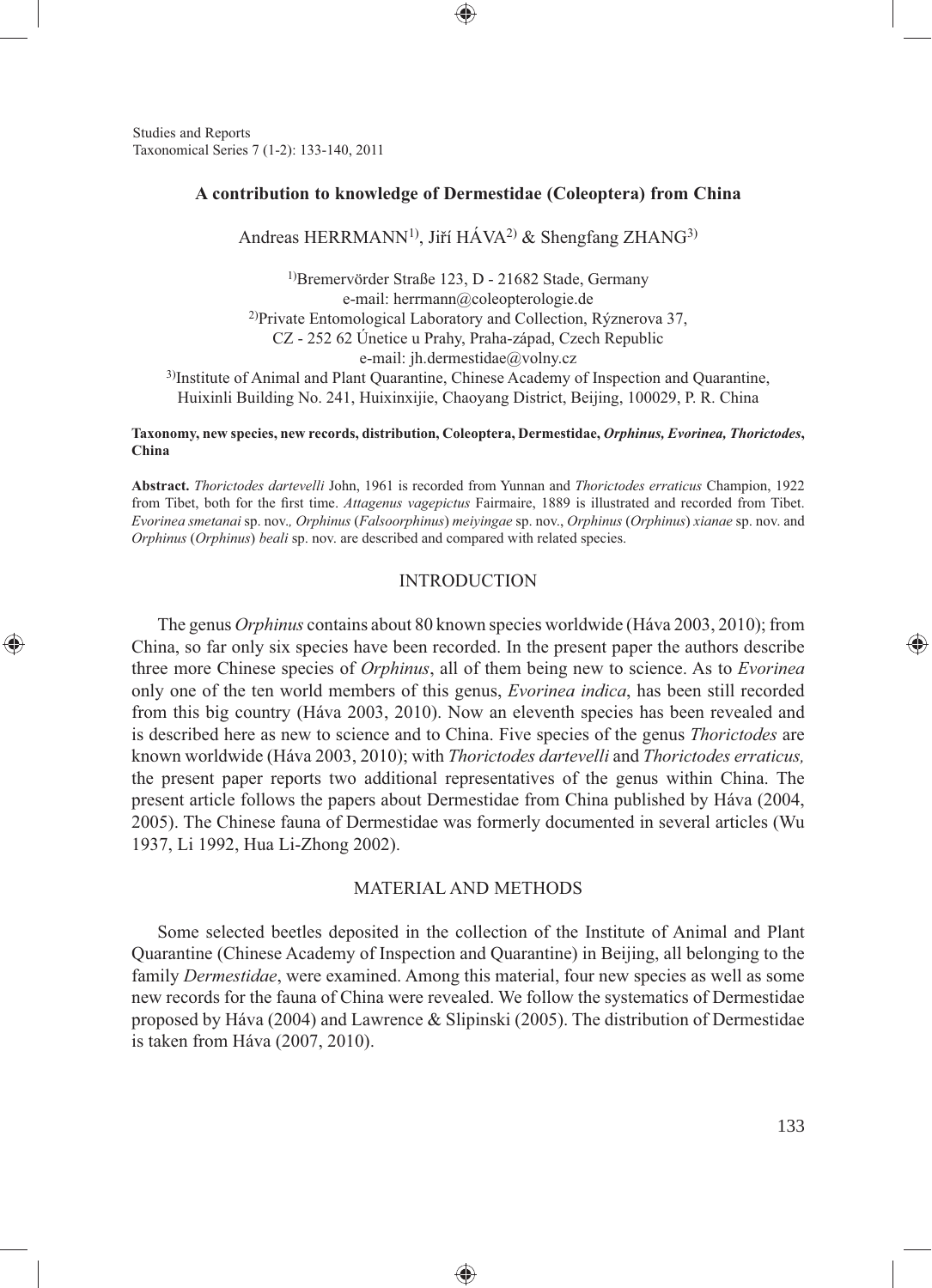The following abbreviations refer to the collections where the examined material is deposited:

- AHEC private collection of Andreas Herrmann, Stade, Germany;
- CAIQ Institute of Animal and Plant Quarantine (Chinese Academy of Inspection and Quarantine), Beijing, China;

⊕

JHAC Private Entomological Laboratory & Collection, Jiří Háva, Prague-west, Czech Republic.

The size of the beetles and of their body parts can be useful in species recognition, so following measurements were made:

total length (TL) – linear distance from anterior margin of pronotum to apex of elytra.

pronotal length (PL) – maximal length measured from anterior margin to posterior margin.

pronotal width (PW) – maximal linear transverse distance.

elytral length (EL) – linear distance from shoulder to apex of elytron.

elytral width (EW) – maximal linear transverse distance.

The specimens of the described species are provided with a red, printed label showing the following text: ...[HOLOTYPUS or PARATYPUS] [name of the new taxon] sp. nov., A. Herrmann, J. Háva & S. Zhang det. 2011".

#### DESCRIPTIONS

# **Subfamily Trinodinae Tribe Trinodini**

# *Evorinea smetanai* **sp. nov.**

⊕

(Figs 1 a-c)

**Type material**. Holotype ( $\Diamond$ ): "China: Wanding, Yunnan Province, from storehouse, April 1988 leg. Xia Chuanguo", (CAIQ). Paratypes (25 spec.): with the same data (AHEC, CAIQ, JHAC).

**Description.** Body small and oval, entirely black to dark brown, more or less shiny (Fig. 1a). Body measurements (in mm): TL 1.4, PL 0.3, PW 0.7, EL 1.2, EW 1.0. Head coarsely punctate, sparsely covered with long, erected brown hairs; the puncture is partly indistinct and somewhat blurred. Palpi light brown. Eyes large with hardly visible, short and erected microsetae. Ocellus present on frons. Antennae yellow, 11-segmented, the last two segments forming a distinct club covered sparsely by light brown pubescence; the terminal segment much larger than the penultimate one (Fig. 1b), light brown. Pronotum shiny, sparsely and coarsely punctured (some finer punctures are intermixed), covered sparsely with erected, long brown hairs; density of punctures and pubescence increases towards the lateral margins; pronotal lateral margins smooth, untoothed; prominent sublateral carina on each side, subparallel to lateral margin. Scutellum triangular, without any pubescence or punctuation, black and shiny. Elytra shiny dark brown to black, covered sparsely by long, erected brown hairs, puncture similar to the pronotum, lateral margins smooth, untoothed; humeri with a small distinct bump (Fig. 1a). Epipleura darkish brown, sparsely punctured, without pubescence. Legs totally light brown, sparsely covered with suberected, short light brown hairs. Mesosternum

◈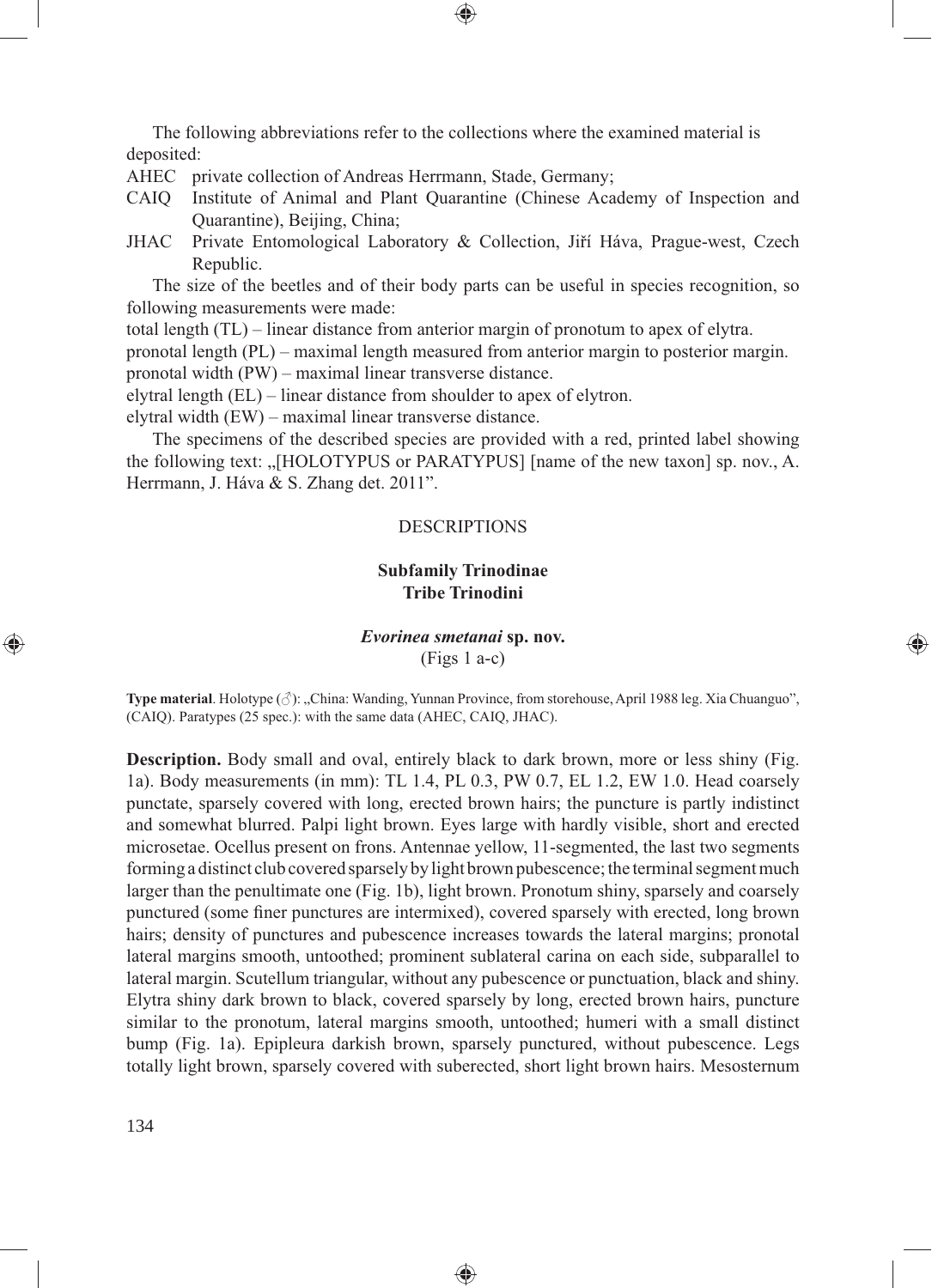darkish, sparsely punctuate, with a few recumbent brown hairs. Abdominal sternites brown, finely punctuate, sparsely covered with recumbent light brown hairs. Female in habitus similar to male.

⊕

**Variation in size.** TL 1.4-1.6, EW 1.0-1.3.

⊕

**Differential diagnosis.** The new species differs from the other Chinese species of this genus, *Evorinea indica,* by the shape of the genitalia and antenna. The aedeagus is more narrow, the parameres are somewhat parallel and flattened towards their end, bear several long hairs and are larger in relation to the aedeagus (Fig. 1c). The final antennal segment is long-oval (rounded oval in *E. indica*), the preceding two segments are more narrow in relation to their length and less distinctly separated from the final one. Furthermore the club is bigger in relation to the shaft.

**Ethymology.** The name of the new species is dedicated to Aleš Smetana (Ottawa, Canada) an excellent and well known specialist in Staphylinidae.

# **Subfamily Megatominae Tribe Megatomini**

# *Orphinus* **(***Falsoorphinus***)** *meiyingae* **sp. nov.**  (Figs 2 a-c)

**Type material.** Holotype (♂): "China: Beijing, Chaoyang Dist., National Agriculture Exhibition Center, under bark in spider web, IV-1986 leg. Y. Liu & S. Zhang", (CAIQ). Paratypes:  $(2 \hat{\sigma} \hat{\sigma}, 2 \hat{\sigma})$ : with the same data (AHEC, CAIQ).

**Description.** Body small and prolate, head and pronotum shiny black to brown, elytra brownish and more or less dull (Fig. 2a). Body measurements (in mm): TL 2.6, PL 0.6, PW 1.1, EL 2.0, EW 1.5. Head coarsely punctate, sparsely covered with long, suberected dark hairs; the puncture is partly indistinct and somewhat blurred. Palpi light brown. Eyes large with short, dark and erected microsetae. Ocellus distinctly present on frons. Antennae light brown, the shaft with a few strong and erected brown hairs, 11-segmented, the last two segments forming a distinct club covered densely by light brown pubescence; the terminal segment extremely large and somewhat parallel, much longer than the whole shaft (Fig. 2b). Pronotum shiny, sparsely and coarsely punctured, covered sparsely with suberected, long and dark hairs; density of punctures and pubescence increases towards the lateral margins; pronotal lateral margins smooth, untoothed. Scutellum almost triangular, without distinct pubescence; black and dull, with very coarse and blurred punctuation. Elytrae dull and brownish, covered sparsely by quite long, suberected dark brown hairs, puncture similar to the pronotum, lateral margins smooth, untoothed; humeri with a small bump; the elytra are lightened by a big slanted and indistinct fascia located on the anterior third, intensified by the bright inner wings shining through the cuticle of the elytra (Fig. 2a). Epipleura darkish brown, coarsely punctured, without pubescence. Legs totally light brown, sparsely covered with suberected, short light brown hairs. Mesosternum darkish, coarsely punctuate, with a few recumbent brown hairs. Abdominal sternites light brown, coarsely punctuate, sparsely covered with recumbent brown hairs.

◈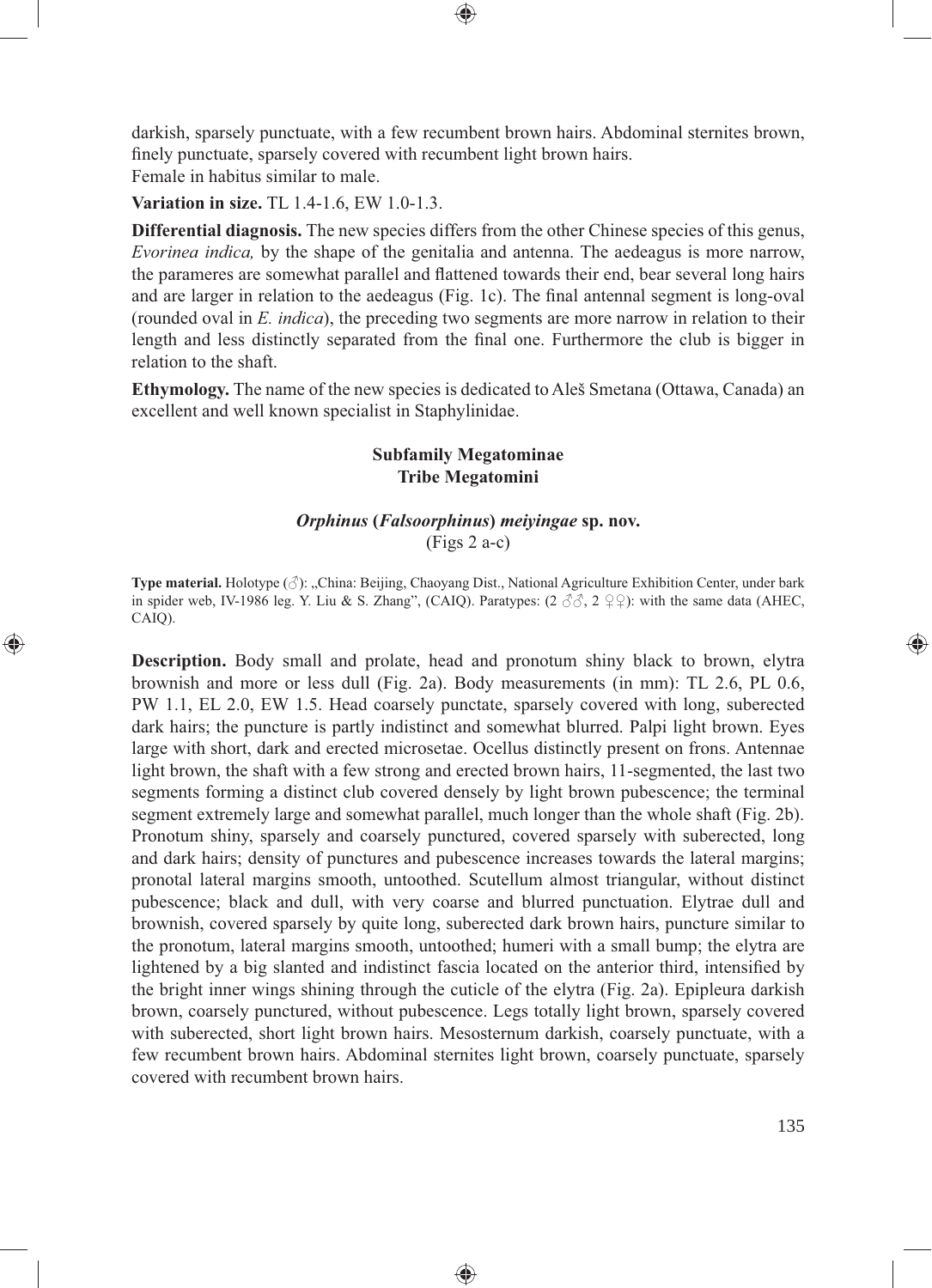Female in habitus quite similar to male, but the fascia is more distinct and the antenna differs considerably by a much smaller size and also by shape of the club.

⊕

**Variation in size.** TL 2.5-2.7, EW 1.5-1.6.

**Differential diagnosis.** The new species differs from the other known Chinese species of the subgenus *Falsoorphinus* by the shape of the antenna club (Fig. 2b) and fascia of the elytra (Fig. 2a); the differences from all other Orphinus species are given by the characteristics of the subgenus.

**Ethymology.** The name of the new species is dedicated to the coleopterist Meiying Lin from Beijing, China. She helped the authors very much with translation and contacts; without her help and assistance this work wouldn't have been possible at all.

# *Orphinus* **(***Orphinus***)** *beali* **sp. nov.**

(Figs 3 a-c)

**Type material.** Holotype (♂): "China: Gengma, Yunnan Province, from storehouse, V-1981 leg. Liu Yongping", (CAIQ). Paratypes (60 spec.): with the same data (AHEC, CAIQ, JHAC).

**Description.** Body small and prolate, entirely black to dark brown, more or less shiny (Fig. 3a). Body measurements (in mm): TL 2.4, PL 0.6, PW 1.3, EL 1.9, EW 1.6. Head coarsely punctate, sparsely covered with long, suberected light brown hairs; the puncture is partly indistinct and somewhat blurred. Palpi light brown. Eyes large with hardly visible, short and erected microsetae. Ocellus present on front. Antennae yellow, the shaft with a very few thin and short erected yellow hairs, 11-segmented, the first segment darkened towards the head, the last two segments forming a distinct club covered densely by short yellow pubescence; the terminal segment extremely large and somewhat circular, nearly as long as the whole shaft (Fig. 3b). Pronotum shiny, sparsely and finely punctured, covered sparsely with recumbent bright hairs; density of puncture and pubescence increases towards the lateral margins; pronotal lateral margins smooth, untoothed, visible from above. Scutellum triangular, without distinct pubescence; black and dull, with very coarse and blurred punctuation. Elytra black to dark brown, covered sparsely by quite thin, recumbent bright hairs, with coarse and quite dense punctures, lateral margins smooth, untoothed; humeri with a small bump (Fig. 3a). Epipleura black, coarsely punctured, showing similar pubescence as in the elytra. Legs totally light brown, sparsely covered with recumbent, short light brown hairs. Mesosternum almost black, coarsely punctuate, with a few recumbent light brown hairs. Abdominal sternites darkish brown, coarsely punctuate, covered with recumbent light brown hairs.

⊕

Female in habitus quite similar to male, but the antenna differs by a much smaller club**.**

**Variation in size.** TL 2.3-3.2, EW 1.5-1.8.

**Differential diagnosis.** The new species looks quite similar to *Orphinus* **(***Orphinus***)** *fulvipes*  (Guérin-Méneville, 1838), but its antennal club is much bigger and its genitalia broader. From the other known Chinese species of the subgenus *Orphinus* s. str. it differs in the unicolored black elytra without any fasciae or spots; the difference from all other Chinese *Orphinus* species is given by the circular shape of the antennal club, which is characteristic of all members of this subgenus.

◈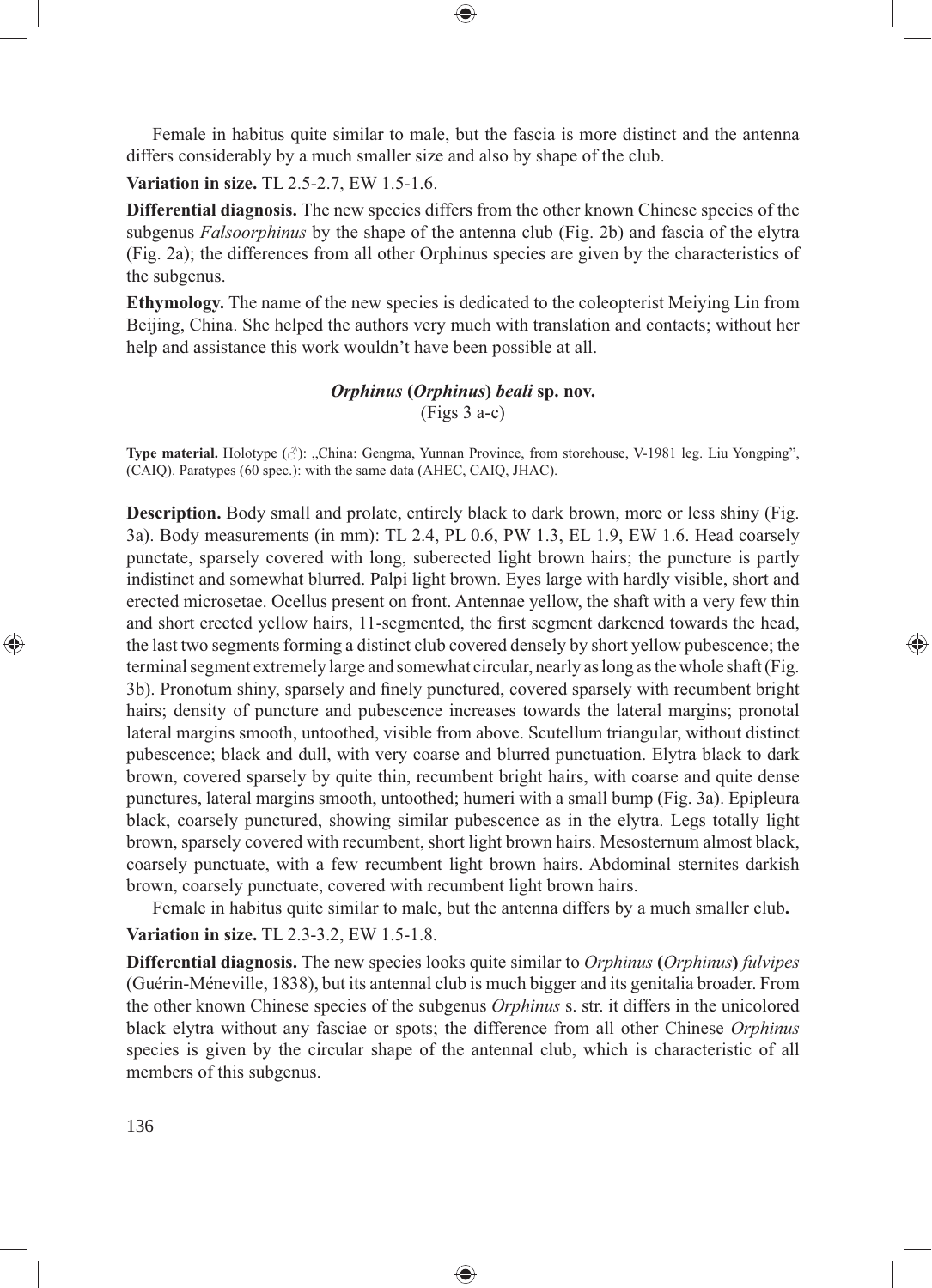$\bigoplus$ 



2a

4a

 $\bigoplus$ 

4b



3a







4c

◈



 $\bigoplus$ 



Fig. 1. *Evorinea smetanai* sp. nov., characters of the male: a- habitus (dorsal aspect); b- antenna; c- genitalia (ventral aspect).

Fig. 2. *Orphinus* (*Falsoorphinus*) *meiyingae* sp. nov., characters of the male: a- habitus (dorsal aspect); b-antenna; c- genitalia (ventral aspect).

Fig. 3. *Orphinus* (*Orphinus*) *beali* sp. nov., characters of the male: a- habitus (dorsal aspect); b- antenna; c- genitalia (ventral aspect).

Fig. 4. *Orphinus* (*Orphinus*) *xianae* sp. nov., characters of the male: a- habitus (dorsal aspect); b- antenna; c- genitalia (ventral aspect).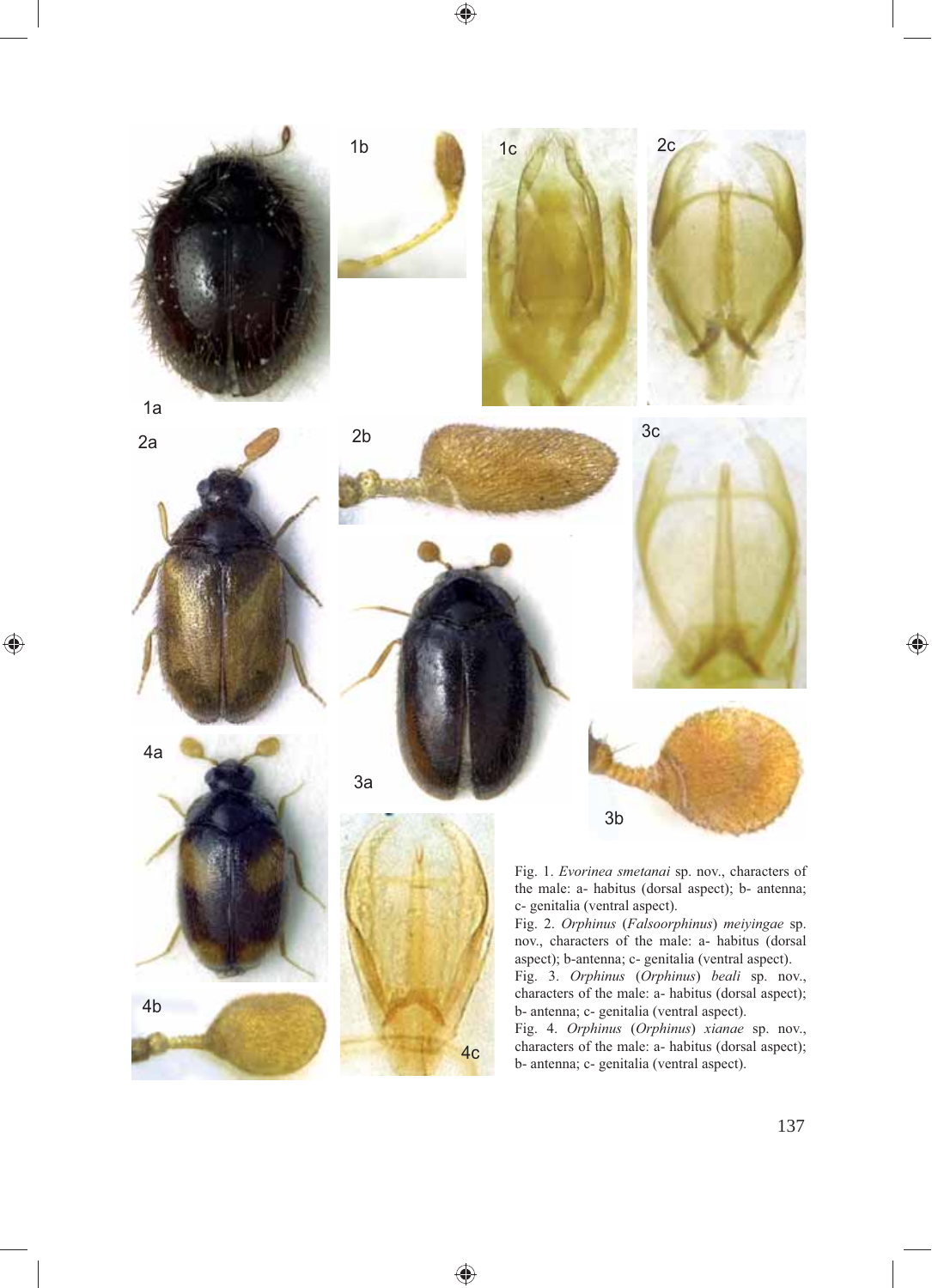

 $\bigoplus$ 

 $\bigoplus$ 

Fig. 6. *Attagenus vagepictus*, characters of the male: a- habitus (dorsal aspect); b- antenna; c- aedeagus.

 $\bigcirc$ 

 $\bigoplus$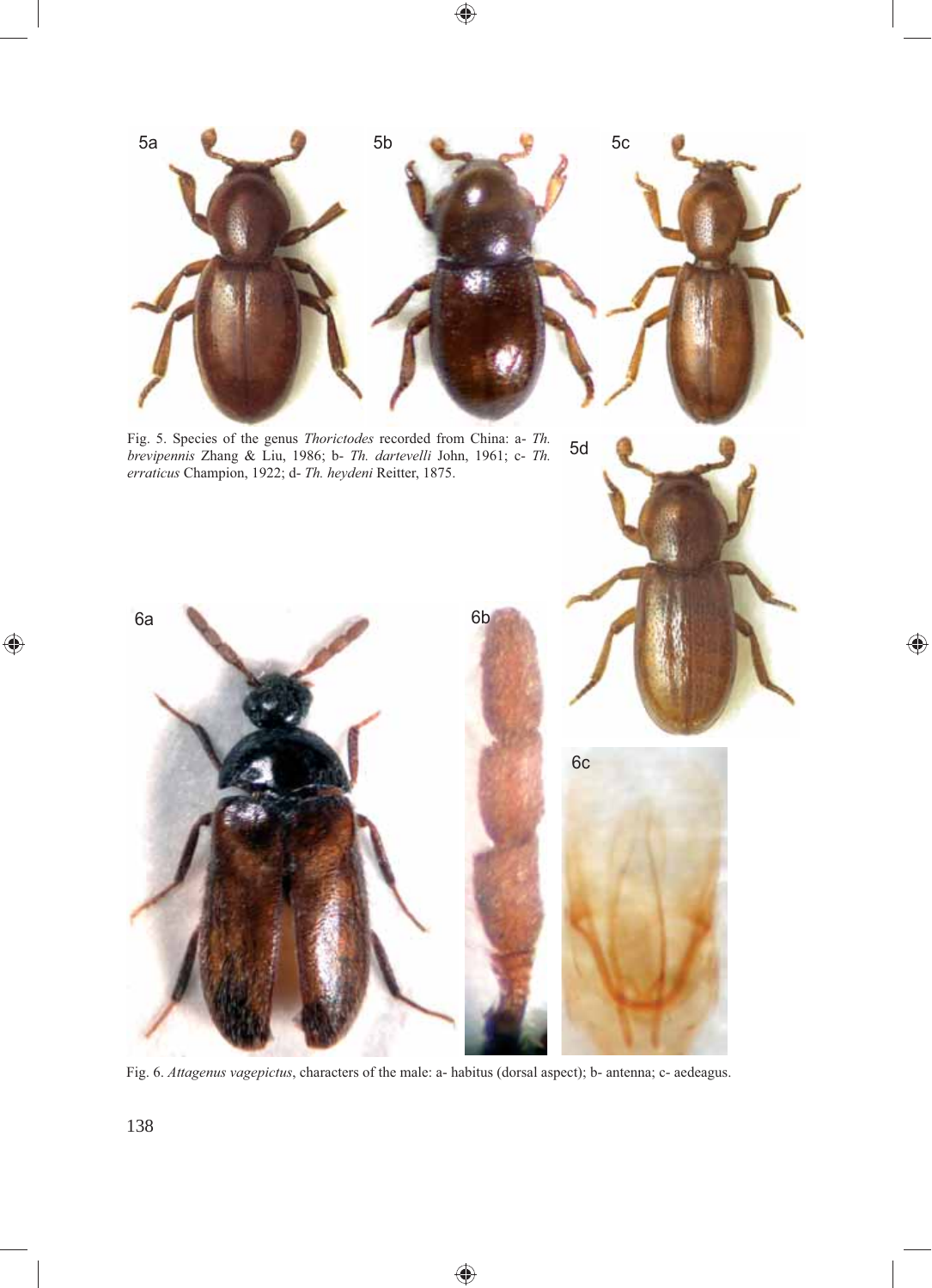**Ethymology.** The name of the new species is dedicated to the coleopterist Richard Beal from Arizona, USA, an excellent and well known specialist in Dermestidae.

⊕

# *Orphinus* **(***Orphinus***)** *xianae* **sp. nov.**  (Figs 4 a-c)

**Type material.** Holotype  $(\vec{\sigma})$ : labeled "China: Beijing, Outdoors, under bark, v-1986 leg. Y. Liu & S. Zhang", (CAIQ). Paratypes:  $(2 \text{ } \textcircled{3} \textcircled{7}, 2 \text{ } \textcircled{2} \textcircled{7})$  with the same data (AHEC, CAIQ).

**Description.** Body small and somewhat prolate, head and pronotum shiny black to brown, elytra brownish and more or less dull (Fig. 4a). Body measurements (in mm): TL 2.1, PL 0.5, PW 1.0, EL 1.8, EW 1.2. Head coarsely punctate, sparsely covered with long, suberected light brown hairs; the puncture is partly indistinct and somewhat blurred. Palpi light brown. Eyes large with hardly visible, short and erected microsetae. Ocellus distinct and present on frons. Antennae yellow, the shaft with a very few thin and short erected yellow hairs, 11-segmented, the first segment slightly darkened towards the head, the last two segments forming a distinct club covered densely by short yellow pubescence; the terminal segment extremely large and somewhat circular, longer than the whole shaft (Fig. 4b). Pronotum shiny, sparsely and coarsely punctured, covered sparsely with recumbent bright hairs; density of punctures and pubescence increases towards the lateral margins; pronotal lateral margins smooth, untoothed, visible from above. Scutellum triangular, without distinct pubescence; black and dull, with very coarse and blurred punctuation. Elytra dull and brownish, covered sparsely by quite thin, recumbent bright hairs, puncture similar to the pronotum, lateral margins smooth, untoothed; humeri with a small bump; each elytron is lightened by a yellowbrown, large slanted fascia located on the anterior third, not reaching the suture; furthermore by a big circular spot of the same colour at the apex. Instead of the fascia the spot touches the lateral margin of the elytra (Fig. 4a). Epipleura darkish brown, coarsely punctured, showing similar pubescence as in the elytra. Legs totally light brown, sparsely covered with recumbent, short light brown hairs. Mesosternum almost black, coarsely punctuate, with a few recumbent light brown hairs. Abdominal sternites darkish brown, coarsely punctuate, covered with recumbent light brown hairs.

⊕

Female in habitus quite similar to male, but the antenna differs in the much smaller club. **Variation in size.** TL 2.0-2.2, EW 1.1-1.2.

**Differential diagnosis.** The new species differs from the other known Chinese species of the subgenus *Orphinus* s.str. by the fascia of the elytra (Fig. 4a); the difference from all other Chinese *Orphinus* species is given by the circular shape of the antennal club, which is characteristic of all members of this subgenus.

**Etymology.** The name of the new species is dedicated to the entomologist Xian Zhou from Beijing, China. She helped the authors very much with translation and contacts; without her help and assistance this work wouldn't have been possible at all.

♠